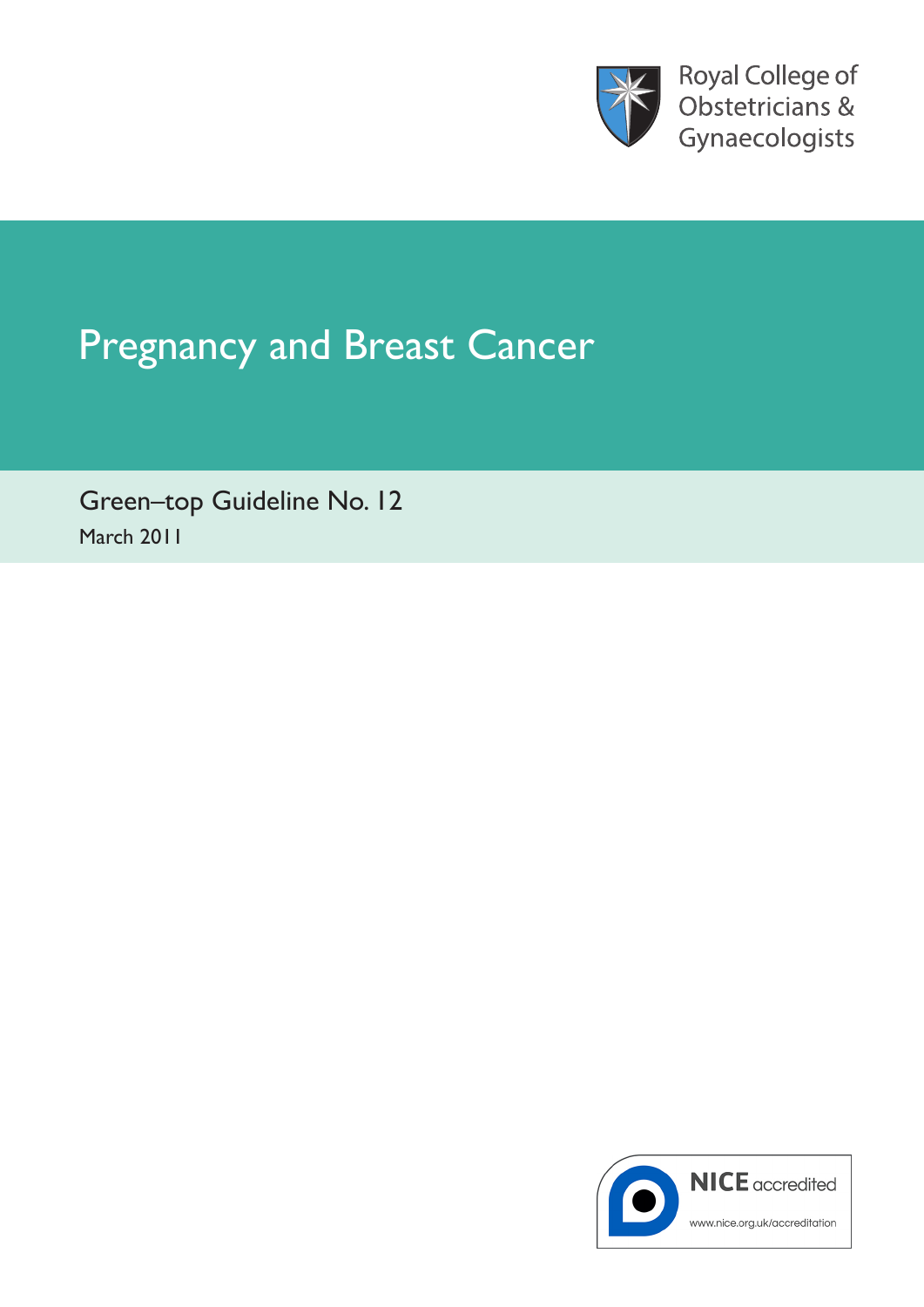## Pregnancy and Breast Cancer

This title was first published as RCOG advice in 1997 and subsequently as a Green-top Guideline in January 2004.This document is the second edition of the guideline and updates the previous 2004 edition.

#### **1. Purpose and scope**

This document aims to provide clinical guidance to health professionals caring for women of childbearing age with a diagnosis or history of breast cancer.The management of pregnancy in relation to breast cancer is multidisciplinary.The guideline will be of value to obstetricians and gynaecologists, fertility specialists and midwives as well as oncologists and breast care nurses.

#### **2. Background**

Breast cancer is the most common cancer in females, with a lifetime risk of one in nine in the UK, and is the leading cause of death in women aged 35–54 years. Fifteen percent of cases are diagnosed before the age of 45 years, thus breast cancer affects almost 5000 women of reproductive age in the UK annually. Between 1991 and 1997 there were 1.3-2.4 cases of breast cancer in women per 10 000 live births,<sup>1,2</sup> although when breast cancer is diagnosed in women aged 30 years or less, 10–20% of cases may be associated with pregnancy or occur within 1 year postpartum.

The prognosis of breast cancer is improving,with 5-year survival around 80% for the under 50s age group; however, the survival rate may be lower in very young women.<sup>3</sup> Treatment of pregnancy-associated cancer should be in a multidisciplinary team according to standard UK guidelines<sup>4</sup> with inclusion of the obstetric team as core members.

Fewer than 10% of women diagnosed with breast cancer subsequently become pregnant, 5,6 but increasing numbers of women are seeking pregnancy following treatment.Young women presenting with breast cancer often have fertility-related concerns<sup>7-9</sup> and need well-informed discussions on fertility, pregnancy and lactation after breast cancer and the availability of fertility preservation procedures.

#### **3. Identification and assessment of evidence**

This guideline was developed in accordance with standard methodology for producing RCOG Green-top Guidelines.Medline,Pubmed,all EBM reviews (Cochrane CRCT,Cochrane Database of Systematic Reviews, Methodology register,ACP journal club, DARE, HTA, Maternity and Infant Care), EMBASE and TRIP were searched for relevant randomised controlled trials, systematic reviews and meta-analyses, cohort studies and case studies.The search was restricted to articles published between 2002 and December 2009, updated from the original search for the previous edition.The search terms included were:'breast neoplasms', 'breast cancer','pregnancy','pregnancy complications','breast cancer and fertility','mastectomy','breastfeeding','lactation','contraception','fertility'and'infertility'.Abstracts were used to identify key articles.The National Library for Health and the National Guidelines Clearing House were searched for relevant guidelines.

In contrast to the extensive literature on treatment of breast cancer, there is no level 1 evidence on pregnancy and breast cancer. There are some well-designed observational studies. Thus, recommendations for practice are limited to grade C/D but, where possible, recommendations are based on, and explicitly linked to,the evidence that supports them.Areas lacking evidence are highlighted and annotated as'good practice points'.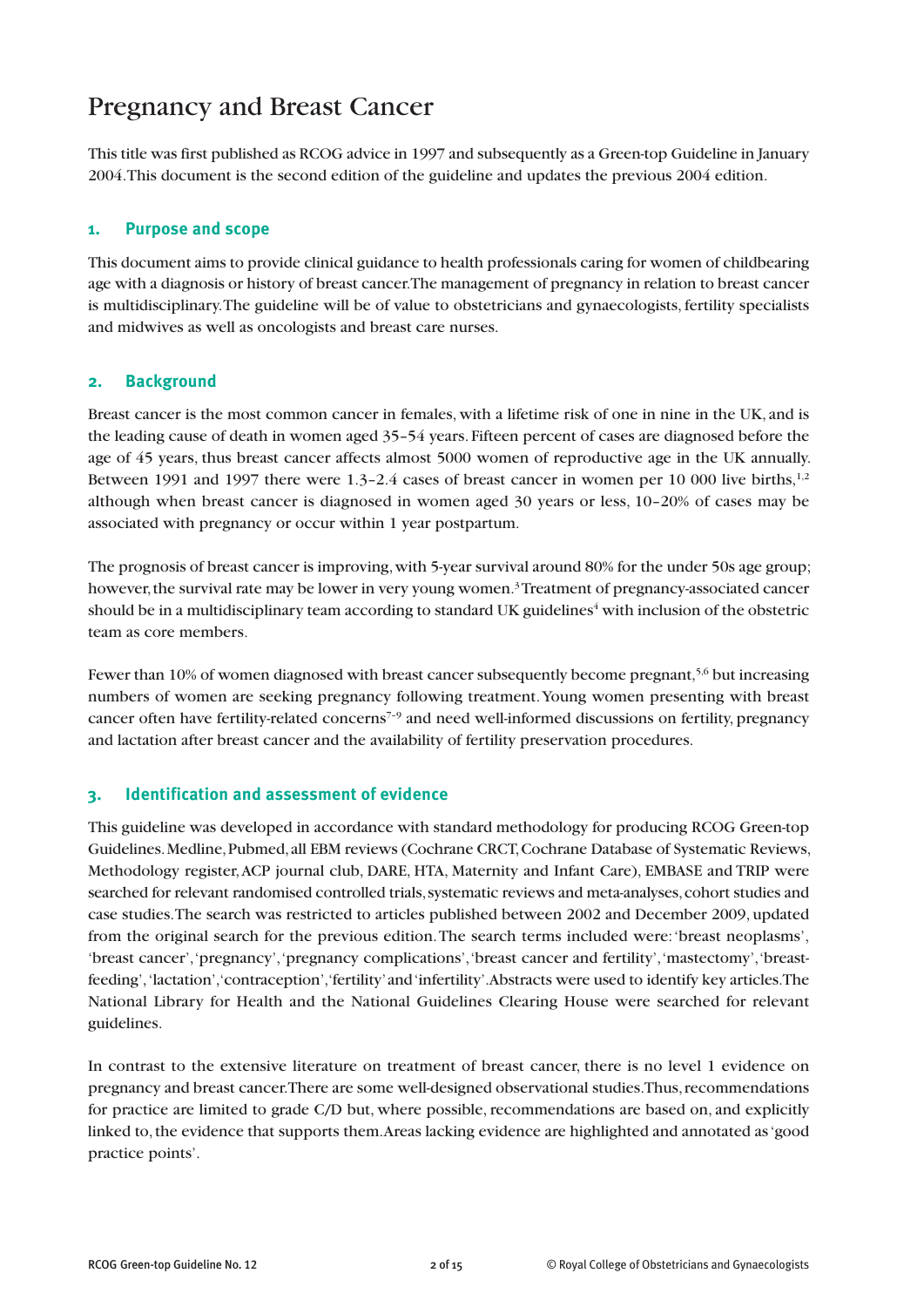#### **4. What is the optimal management of breast cancer diagnosed during pregnancy?**

#### *4.1 Prognosis*

Pregnancy itself does not appear to worsen the prognosis for women diagnosed in pregnancy compared with non-pregnant controls matched for age and stage<sup>10</sup> (provided that standard treatment guidelines for the breast cancer are adhered to).

However, as pregnancy-associated breast cancer occurs in a younger population who may have features that carry a higher risk of metastases such as high-grade tumours and estrogen receptor negative tumours, these younger women may be expected to have an inferior prognosis.<sup>11,12</sup>

#### *4.2 Diagnosis*

### **Women presenting with a breast lump during pregnancy should be referred to a breast specialist team and any imaging or further tests should be conducted in conjunction with the multidisciplinary team.**

Diagnosis may be difficult in women who are pregnant or lactating.Women presenting with a breast lump during pregnancy should be referred to a breast specialist team and any imaging or further tests should be conducted within the breast multidisciplinary team.Women should have a designated key worker, usually a breast care nurse. Ultrasound is used first to assess a discrete lump, but if cancer is confirmed, mammography is necessary (with fetal shielding) to assess the extent of disease and the contralateral breast.Tissue diagnosis is with ultrasound-guided biopsy for histology rather than cytology,as proliferative change during pregnancy renders cytology inconclusive in many women.Histology is similar to that in agematched non-pregnant counterparts: histological grade, receptor status and human epidermal growth factor receptor 2 (HER2) inform treatment planning. Staging for metastases is conducted only if there is high clinical suspicion and should comprise chest X-ray and liver ultrasound if possible. Gadoliniumenhanced magnetic resonance imaging is not recommended unless there is a specific need for it to investigate a clinical problem; there are limited data for the use of this imaging method in pregnancy, although no adverse effects of gadolinium on the fetus have been reported. <sup>13</sup> Tumour markers such as CA15-3,CEA and CA125 are not used in early breast cancer and may be misleading in pregnancy, and are not recommended.

#### **Bone scanning and pelvic X-ray computed tomography are not recommended because of the possible effect of irradiation on the fetus.**

In women who are not pregnant, X-ray computed tomography (CT) and isotope bone scan are the preferred methods of investigation to establish or exclude metastases.These methods are not appropriate in women who are pregnant, in whom chest X-ray and liver ultrasound are preferred. If there is concern about bone involvement, a plain film of the relevant area and/or magnetic resonance imaging to minimise radiation exposure to the fetus is suggested.

#### *4.3 Consideration of termination of pregnancy*

**The decision to continue the pregnancy should be based on careful discussion of the cancer prognosis, treatment and future fertility with the woman and her partner and multidisciplinary team.**

#### *4.4 Treatment during pregnancy*

**The multidisciplinary team review outcome should be forwarded to the obstetric team and family doctor.**



 $\checkmark$ 

 $\checkmark$ 

Evidence level 2–

Evidence level 2+/3

 $\checkmark$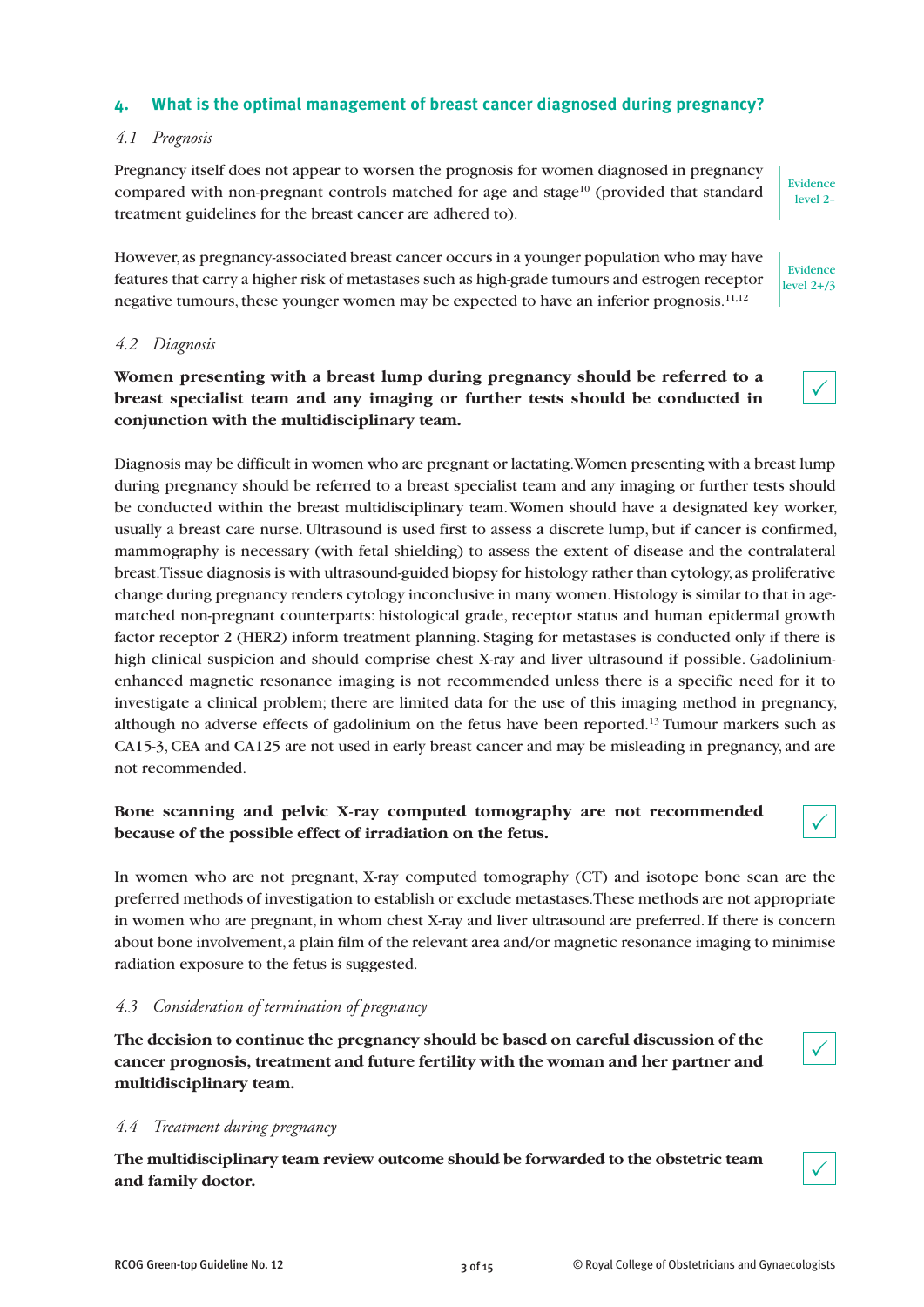Surgical treatment including loco-regional clearance can be undertaken in all trimesters.Breastconserving surgery or mastectomy can be considered, based on tumour characteristics and breast size, following multidisciplinary team discussion. Reconstruction should be delayed to avoid prolonged anaesthesia and to allow optimal symmetrisation of the breasts after delivery. Sentinel node assessment using radioisotope scintigraphy does not cause significant uterine radiation,<sup>14</sup> but blue dye is not recommended as the effect upon the fetus is unknown. Sentinel node biopsy is indicated in women who have a negative result from a preoperative axillary ultrasound and needle biopsy.If the axilla is positive, axillary clearance is indicated.

Evidence level 4

Radiotherapy is contraindicated until delivery unless it is life saving or to preserve organ function (e.g. spinal cord compression). If necessary, radiotherapy can be considered with fetal shielding or, depending on gestational age, early elective delivery could be discussed.Routine breast/chest wall radiotherapy can be deferred until after delivery.

Systemic chemotherapy is contraindicated in the first trimester because of a high rate of fetal abnormality,but is safe from the second trimester and should be offered according to protocols defined by the risk of breast cancer relapse and mortality.Anthracyline regimens are safe; there are fewer data on taxanes,which should be reserved for high-risk (node-positive) or metastatic disease. 15–17 Standard antiemetics including 5HT3 serotonin antagonists and dexamethasone should be used.There are no data on a neurokinin recptor antagonist with very high efficacy in chemotherapy-induced emesis.There is no evidence for an increased rate of second-trimester miscarriage or fetal growth restriction, organ dysfunction or long-term adverse outcome with the use of chemotherapy. 17,18

For women in whom tumour characteristics, defined by imaging and core biopsy, mean that chemotherapy is indicated, a decision may be made to offer neoadjuvant chemotherapy before surgery to allow tumour downstaging and to facilitate surgery.Occasionally,with a low-risk tumour in which chemotherapy is not indicated, there may be an indication for mastectomy. In this situation radiotherapy would be deferred.

### **Tamoxifen and trastuzumab are contraindicated in pregnancy and should not be used.**

Tamoxifen is not used until after delivery.Trastuzumab, a monoclonal antibody targeted against the HER2/neu receptor, is contraindicated during pregnancy because of reported adverse fetal outcome. 19,20There are no data on other targeted therapies such as vascular endothelial growth factor antagonists, including bevacizumab. However, there are no compelling oncological reasons for use of targeted therapies including monoclonal antibodies or small-molecule tyrosine kinase inhibitors during pregnancy as conventional chemotherapy can be used, allowing these drugs to be reserved for postpartum. Haemopoietic growth factors (granulocyte colonystimulating factor) may be employed to ameliorate chemotherapy-induced neutropenia and have been used extensively in haematological malignancy; their use is recommended to minimise potential maternal and fetal problems associated with neutropenia. <sup>21</sup> Use of these and other drugs should be discussed with the obstetrician.

#### *4.5 Timing of delivery of the baby*

#### **The birth of the baby should be timed after discussion with the woman and the multidisciplinary team.**

Most women can go to full term of pregnancy and have a normal or induced delivery.If early delivery of the baby is necessary, consideration of corticosteroids for fetal lung maturation is appropriate. However, birth should be more than 2–3 weeks after the last chemotherapy session to allow maternal bone marrow recovery and to minimise problems with neutropenia.



Evidence level 3

Evidence level 3

 $\checkmark$ 

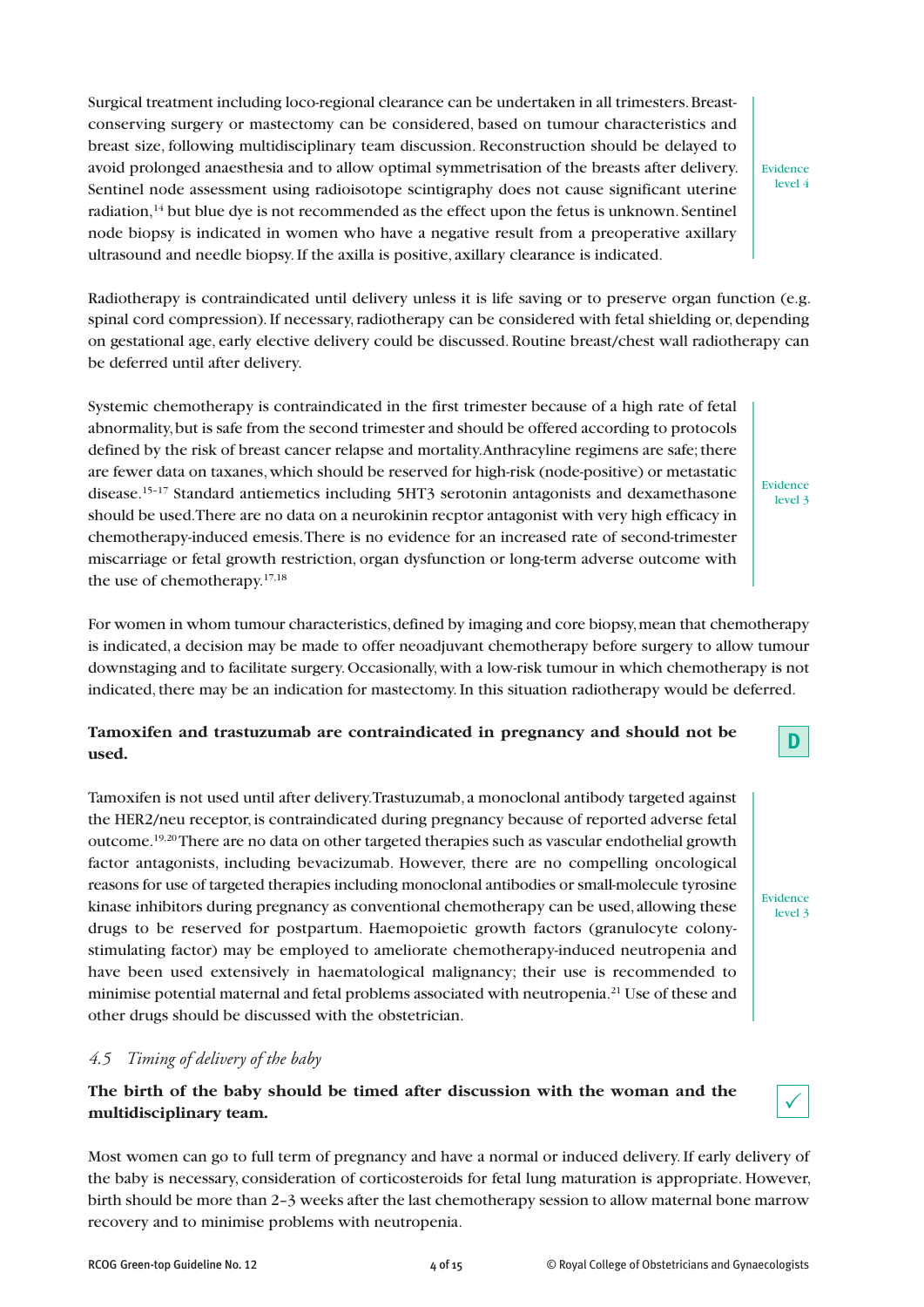#### *4.6 Lactation*

#### **Women should not breastfeed when taking trastuzumab (Herceptin®, Roche) or tamoxifen, as it is unknown whether these drugs are transmitted in breast milk.**

The ability to breastfeed may depend on surgery and whether major ducts have been excised. Breastfeeding while on chemotherapy is not advised,as the drugs cross into breast milk and may cause neonatal leucopenia with a risk of infection.There should be a time interval of 14 days or more from the last chemotherapy session to start of breastfeeding to allow drug clearance from breast milk. 22

If chemotherapy is restarted, breastfeeding must cease.A short period of lactation may be psychologically beneficial after a stressful pregnancy and be beneficial to the baby. <sup>23</sup> Women taking tamoxifen should not breastfeed.

Women should not breastfeed when taking trastuzumab as it is unknown whether this drug is transmitted in breast milk.

#### **5. What are the contraceptive choices for women wishing to avoid pregnancy after treatment of breast cancer?**

#### **Non-hormonal contraceptive methods are recommended.**

Women with a history of breast cancer should seek specialist contraceptive advice. Hormonal contraception is contraindicated in women with current or recent breast cancer (World Health Organization/UK medical eligibility category 4).<sup>24</sup> This advice does not differentiate between hormone-sensitive and hormone-insensitive tumours.Although hormonal contraception may be considered after at least 5 years free of recurrence (World Health Organization/UK category  $3$ <sup>24</sup> and current evidence allays concerns that long-term oral contraceptive use affects breast cancer risk,<sup>25,26</sup> there is insufficient evidence to support the use of combined or progestogenonly hormonal contraceptives when alternative non-hormonal methods are suitable and acceptable.

The levonorgestrel intrauterine system (LNG-IUS: Mirena®,Bayer Healthcare Pharmaceuticals) may reduce the risk of endometrial abnormalities during tamoxifen therapy, <sup>27</sup> but further evidence is required on its safety in breast cancer survivors. No overall increase in recurrence risk was found in a retrospective controlled cohort study of LNG-IUS users compared with nonusers (adjusted hazard ratio 1.86, 95% CI 0.86–4.00), <sup>28</sup> although subgroup analysis suggested a higher recurrence risk, which was of borderline significance, in women who developed breast cancer while using LNG-IUS and continued its use (adjusted hazard ratio 3.39, 95% CI 1.01– 11.35). 28

#### **6. What advice should be given to women planning pregnancy following breast cancer?**

#### **Women planning a pregnancy after treatment for breast cancer should consult their clinical oncologist, breast surgeon and obstetrician.**

Women on tamoxifen are advised to stop this treatment 3 months before trying to conceive because of the long half-life of the drug, and to have any routine imaging before trying to conceive to avoid the need for imaging during pregnancy. Women with metastatic disease should be advised against a further pregnancy as life expectancy is limited and treatment of metastatic disease would be compromised.The remainder of this section concerns women treated for early-stage disease.



| Evidence |  |
|----------|--|
| level 3  |  |

level 4

Evidence

Evidence level 4

Evidence level 2+



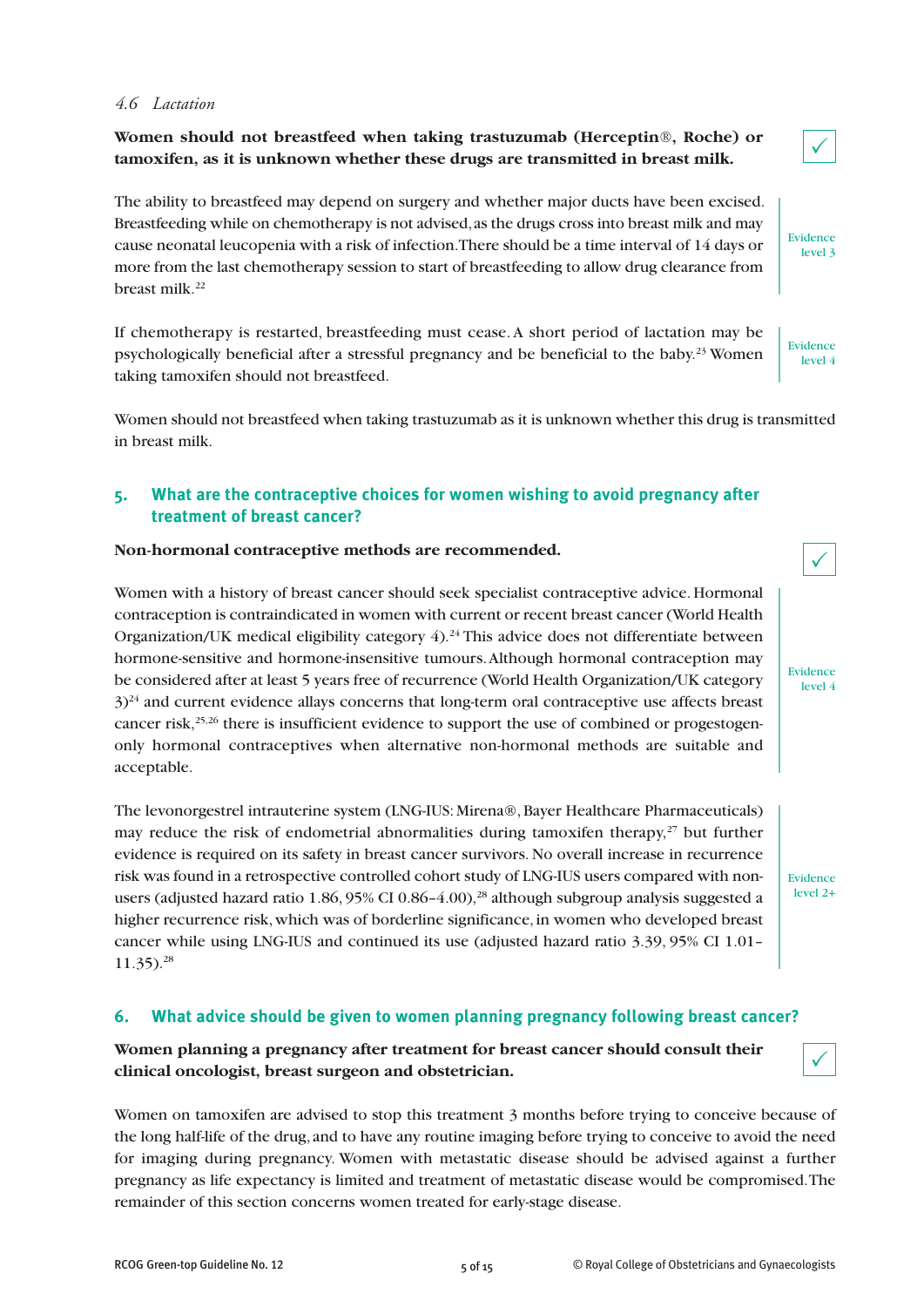#### *6.1 Impact of pregnancy on risk of recurrence*

### **Women can be reassured that long-term survival after breast cancer is not adversely affected by pregnancy.**

Since many breast cancers are estrogen receptor positive and endocrine responsive, women used to be advised against pregnancy because of concerns that it would worsen prognosis. However, the evidence from the published studies is reassuring, showing either no impact on survival or improved survival. Despite the limitations of the studies, which are mainly retrospective case–control series with limited numbers,they at least demonstrate that outcome after treatment for breast cancer is not adversely affected by pregnancy. 29,30

The prognosis is good for women with a subsequent pregnancy after early-stage breast cancer.<sup>31-33</sup> The published series reflect an improvement in treatment over recent decades. A recent population-based study in Western Australia from 1982 to 2003 reported survival rates of 92% at 5 years and 86% at 10 years. $^6$ 

Several studies show better survival outcome in women who conceive after treatment for breast cancer.<sup>5,6,32,34,35</sup> In the largest series, women who had a full-term pregnancy ( $n = 199$ ) had a relative risk of death of 0.73 (95% CI 0.54–0.99). 5These findings may be explained by selection bias and the 'healthy mother effect' described by Sankila: <sup>36</sup> healthy women are more likely to conceive, and women with poor prognosis or early relapse do not embark upon pregnancy.

However, some authors postulate an actual protective effect of pregnancy.<sup>6,37</sup>

The impact of pregnancy does not seem to be modified by tumour characteristics (e.g. size, hormone receptor status),<sup>5</sup> but there are insufficient data to draw firm conclusions. In women with *BRCA* gene mutations, the risks associated with subsequent pregnancy are uncertain. $38$ 

#### *6.2 Time interval before pregnancy*

**Advice on postponement of pregnancy should be individualised and based on treatment needs and prognosis over time. Most women should wait at least 2 years after treatment, which is when the risk of cancer recurrence is highest.**

Women are generally advised to wait for at least 2 years after treatment for breast cancer before conception37,39–41 because of the risk of early relapse.The rate of disease recurrence is highest in the first 3 years after diagnosis and then declines, $^{42}$  although late relapses do occur up to 10  $^{\circ}$ years and more from diagnosis. 3

Women with estrogen receptor positive disease should be advised that the recommended duration of tamoxifen treatment is 5 years.

This advice has been challenged because of the lack of published data showing that postponing pregnancy has an impact on outcome; <sup>6</sup> the literature on recurrent disease also needs to be reviewed in the light of changing treatment regimens and improved understanding of cancer subtypes. It has been suggested that women with a good prognosis need not wait 2 years to become pregnant. 6

Evidence level 2+

Evidence level 2+

**C**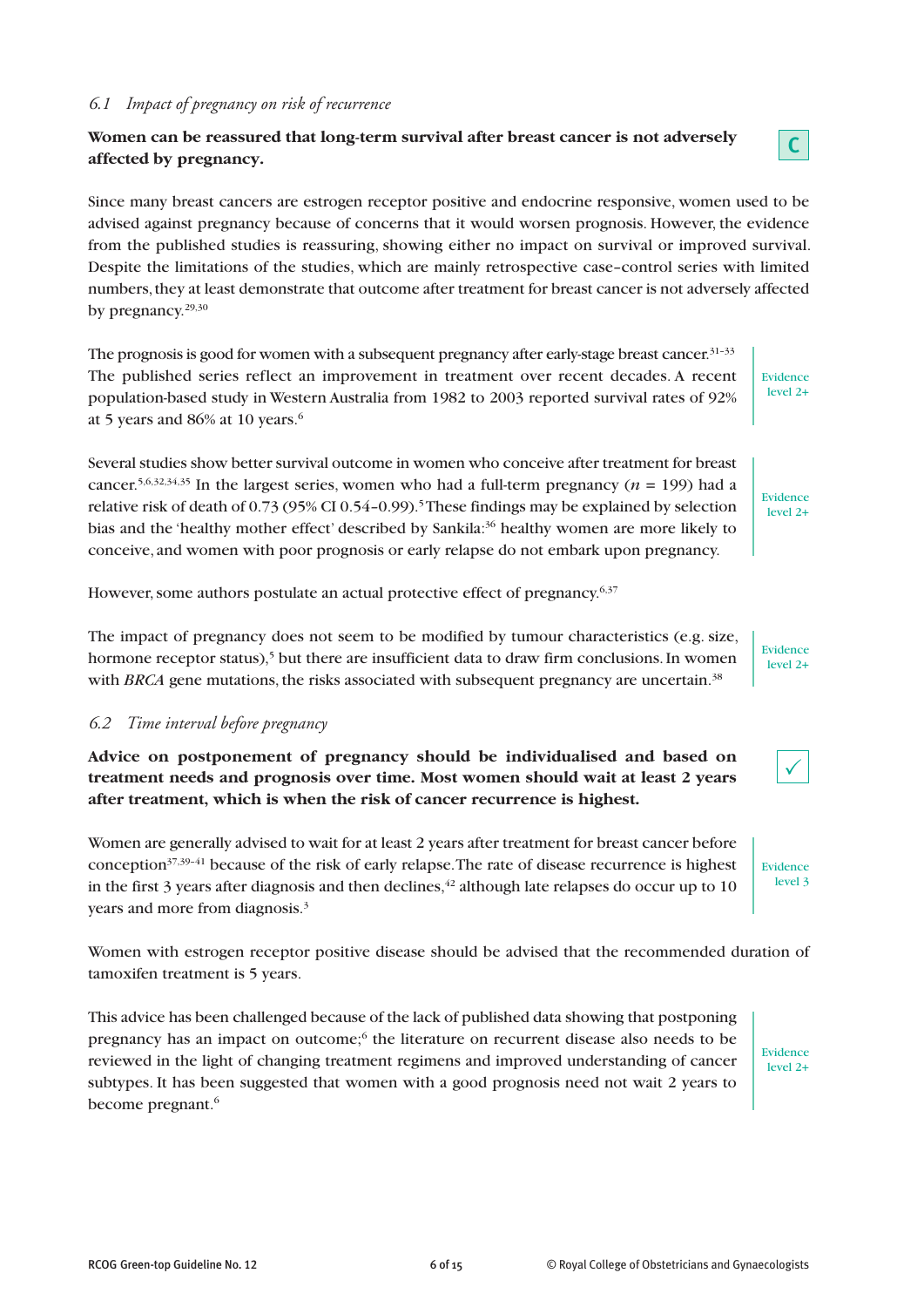An understanding of the prognostic factors affecting the individual woman – tumour size,grade, nodal status,estrogen and progesterone receptor and HER2 status – should enable the oncologist to give appropriate advice.<sup>43,44</sup>This is of great importance to the woman desiring pregnancy, who may need to weigh up the benefit of postponing conception, for example to complete prolonged adjuvant therapy with tamoxifen, against the risk of infertility as a result of delay.

#### *6.3 Outcome of pregnancy*

The majority of pregnancies after breast cancer proceed to live birth.There may be an increased miscarriage rate following breast cancer, <sup>45</sup> but the published series are small and not all report maternal age (a major risk factor for miscarriage) or distinguish between spontaneous miscarriage and induced termination.<sup>31,46,47</sup> A recently reported series of 465 pregnant women who were breast cancer survivors resulted in 236 full-term births (51%), 36 spontaneous miscarriages (8%) and 193 induced terminations (41%). <sup>5</sup> Women are more likely to terminate a pregnancy when it occurs soon after treatment or during adjuvant therapy.<sup>5,6</sup>

### **Women can be reassured concerning the risk of malformation in children conceived after treatment for breast cancer.**

Most of the available data do not show any increase in congenital malformations or stillbirth among the offspring of women who have completed treatment for breast cancer.<sup>6,48,49</sup> A large study derived from the Danish registries identified 216 births to women with a prior diagnosis of breast cancer and found no stillbirths,no increase in congenital anomalies no increase in low birth weight and no substantial risk of preterm birth (OR 1.3, 95% CI 0.7–2.2). <sup>49</sup> The Swedish data on 331 births, however, showed a tendency towards an increased risk of malformations (OR 2.1,95% CI 1.2–3.7),birth before 32 weeks of gestation (OR 3.2,95% CI 1.7–6.0) and birth weight below 1500 g (OR 2.9, 95% CI 1.4–5.8);<sup>50</sup> nevertheless, adverse outcomes are uncommon.

The heritability of breast cancer is a source of anxiety but does not affect childhood health.Women who are known to be breast cancer gene (*BRCA*) carriers may wish to consider preimplantation genetic diagnosis,which is now available in the UK.However,some young women with a family history indicative of genetic risk may not wish to undergo testing so as not to compromise their decisions regarding having a family.

#### **7. What is the optimal management of pregnancy following treatment for breast cancer?**

**Pregnancy following breast cancer should be jointly supervised by the obstetrician, oncologist and breast surgeon.**

**Echocardiography should be performed during pregnancy in women at risk to detect cardiomyopathy through resting left ventricular ejection fraction or echocardiographic fractional shortening.**

During pregnancy, a breast treated by surgery/radiotherapy may not undergo hormonal change and the woman may require a temporary prosthesis. If breast imaging is needed, ultrasound (performed through the breast multidisciplinary team) is preferred. Metastatic relapse may be harder to detect and common complaints in pregnancy such as backache can be difficult to assess.

These women may have received adjuvant chemotherapy with anthracyclines (doxorubicin, epirubicin), which can cause cumulative dose-dependent left ventricular dysfunction and, rarely, cardiomyopathy.<sup>51,52</sup> Although cardiac complications during pregnancy are rare in cancer survivors,<sup>53</sup> echocardiography should be performed during pregnancy in women at risk to detect cardiomyopathy through resting left ventricular ejection fraction or echocardiographic fractional shortening.

Evidence level 4

Evidence level 3



| Evidence     |
|--------------|
| level $2+/3$ |

**D**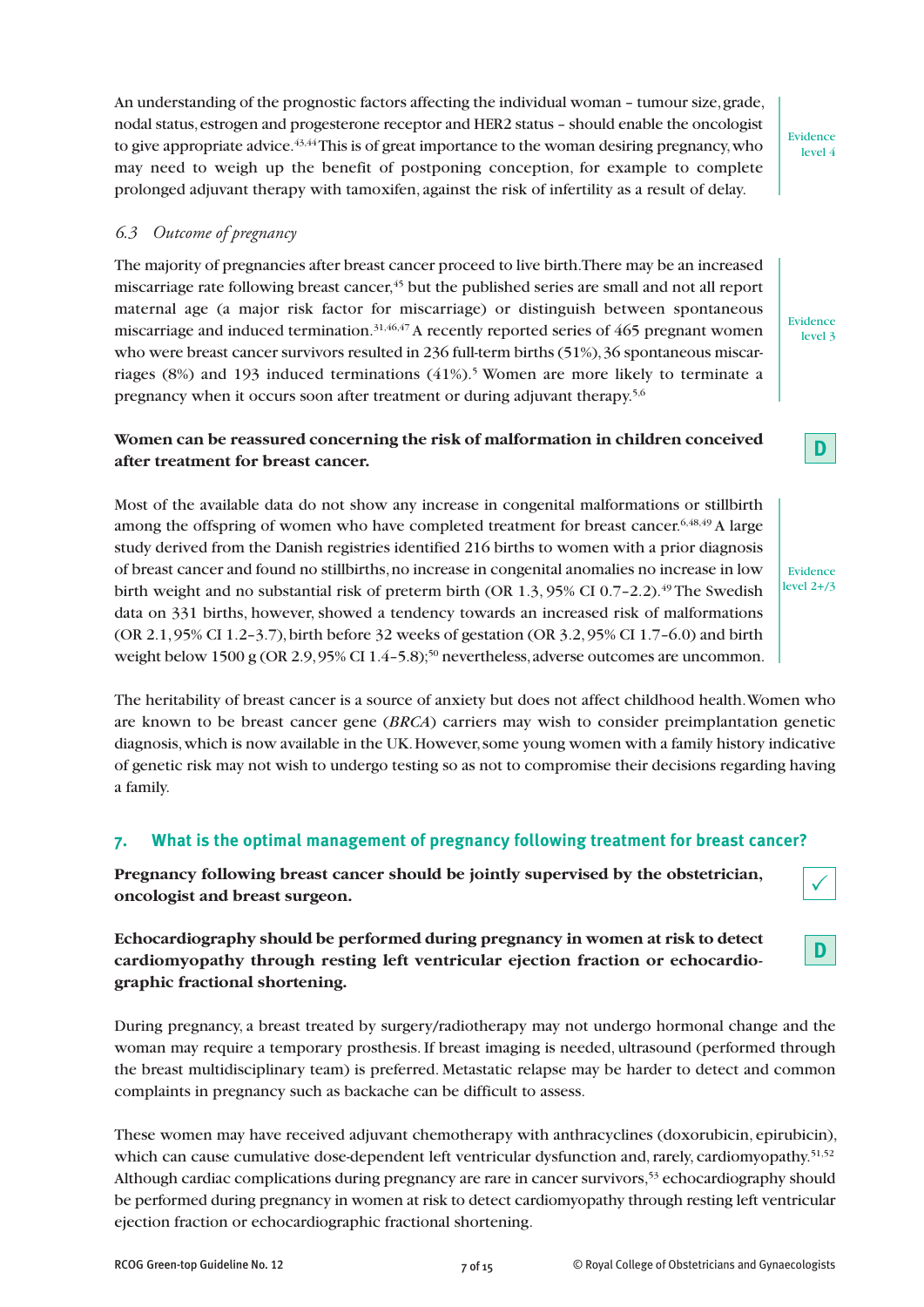The supervision of pregnancy after breast cancer should be consultant led, but midwifery involvement will help to normalise care.

#### **8. What advice should be given to women wishing to breastfeed following treatment for breast cancer?**

#### **Women can be reassured that they can breastfeed from the unaffected breast.**

There is no evidence that breastfeeding increases the risk of recurrence in women who have completed treatment for breast cancer. Only one study has reported on survival in relation to lactation, $32$  and suggested that breastfeeding was associated with better survival than bottlefeeding.

Breast-conserving surgery may not inhibit lactation in the affected breast, but radiotherapy causes fibrosis, making lactation unlikely.<sup>54-57</sup> There is no evidence that previous chemotherapy affects the safety of breastfeeding.

In view of the well-recognised benefits of breastfeeding to the baby, <sup>23</sup> women who wish to breastfeed should be encouraged to do so.<sup>39,58</sup> Midwifery support helps to establish successful lactation.<sup>59</sup>

#### **9. What is the effect of breast cancer treatment on the woman's fertility?**

**The effect of treatment on fertility should be discussed with all women of reproductive age diagnosed with breast cancer, and written information should be provided. Referral to a fertility specialist should be available. Specialist counselling should be available.**

Infertility after treatment is a major concern for young women with breast cancer.<sup>60-63</sup> In an American survey of 657 women diagnosed with breast cancer under the age of 40 years, 57% reported 'substantial concern' about becoming infertile and 29% stated that it influenced their treatment decisions.<sup>63</sup> In this sample, only 51% felt that their concerns had been adequately addressed, and several other authors have noted women's frustration with the paucity of information available. 64–66 Women's preferred source of information on fertility is consultation with a fertility specialist backed up by an information booklet.  $64,67$ 

A recent joint working party of the Royal Colleges of Physicians,Radiologists and Obstetricians and Gynaecologists in the UK recommended that people with cancer should be fully informed of potential gonadotoxicity before treatment, and that specialist psychological support and counselling should be available. 68

#### *9.1 What is the effect of adjuvant chemotherapy on fertility?*

Chemotherapy-induced gonadotoxicity may cause permanent amenorrhoea with complete loss of germ cells,transient amenorrhoea,menstrual irregularity and subfertility.The degree of gonadotoxicity is dependent on the specific agents used, the cumulative dose administered and the woman's age.Amenorrhoea is reported in 20–70% of premenopausal women with breast cancer, $^{69}$ but the rate ranges from less than 5% in women under 30 years of age to 50% in women aged 36–40 years. 70Alkylating agents such as cyclophosphamide have well-recognised gonadotoxicity,

Evidence level 3



Evidence level 4



Evidence level 2+

Evidence level 3

 $\checkmark$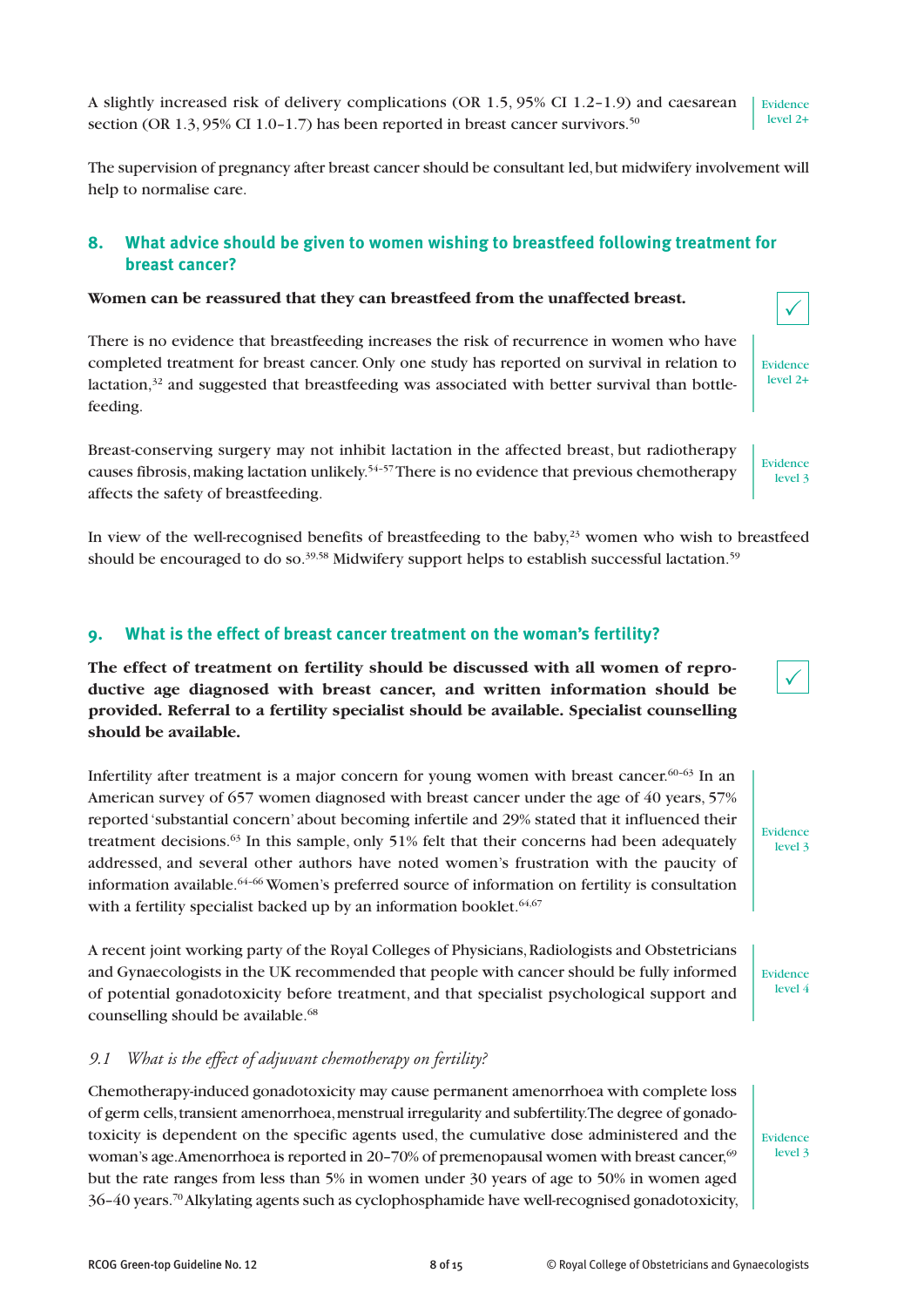and the classic CMF regimen (cyclophosphamide, methotrexate, 5-fluorouracil) causes a higher incidence of amenorrhoea than anthracycline-based regimens such as FEC (5-fluorouracil, epirubicin, cyclophosphamide).<sup>71</sup> The newer taxanes appear to be less gonadotoxic.<sup>72</sup>

Evidence level 3

#### *9.2 What is the effect of adjuvant hormonal therapy on fertility?*

The agents used for adjuvant hormonal therapy do not in themselves cause long-term effects on fertility. Tamoxifen (a selective estrogen receptor modulator) often causes menstrual irregularity and there is an increased risk of endometrial pathology;conception during tamoxifen therapy should be avoided because of potential teratogenicity, and a 'washout period' of 2–3 months is advised. Gonadotrophin-releasing hormone (GnRH) analogues cause amenorrhoea and profound estrogen deficiency; women may find the menopausal symptoms worrying,but the effect is entirely reversible.Trastuzumab is a monoclonal antibody that binds selectively to the HER2 protein expressed by some breast cancers;there is no evidence that it impairs fertility, but pregnancy is not advised during treatment.

#### *9.3 What advice should be given to the woman about postponement of pregnancy before embarking on further pregnancy?*

Women are generally advised to postpone pregnancy for at least 2 years after treatment and may be advised to continue tamoxifen for 5 years. However, age is a major determinant of fertility and delay with already poor ovarian function owing to chemotherapy is likely to lead to infertility.Women in their 30s desiring pregnancy may wish to discuss the value of prolonged treatment with tamoxifen and consider discontinuation after 2-3 years. Resuming treatment with tamoxifen after childbearing has not been studied, but it is a reasonable strategy.

#### *9.4 Can fertility be preserved before treatment?*

There is a rapidly growing literature on preservation of fertility potential before chemotherapy.At present, only a minority of women of reproductive age undertake fertility-preservation procedures and there are scarcely any data on long-term outcome.

#### **9.4.1 GnRH analogues**

#### **There are insufficient level 1 data to support the routine use of GnRH analogues for ovarian protection in estrogen receptor positive breast cancer.**

GnRH analogues have therapeutic use in hormone-sensitive breast cancer, as they induce profound ovarian suppression and create a low-estrogen state.Trials are in progress to examine the effect on fertility potential, although there are concerns that concomitant GnRH analogues may lessen tumour response to chemotherapy in estrogen receptor positive breast cancer.There are several observational and phase II studies of the use of GnRH analogues during chemotherapy with the intention of protecting the oocyte pool from depletion.<sup>73</sup> Non-randomised studies in women with breast cancer (total  $n = 222$ ) are suggestive of benefit.<sup>74-76</sup>

A recently reported randomised controlled trial in premenopausal women with breast cancer found that co-treatment with GnRH analogues during chemotherapy lessened the risk of ovarian damage (35/39 resumed menses versus 13/39,*P* < 0.001). 77The uncertainties can be discussed with the woman by the treating oncologist.

#### **9.4.2 Cryopreservation**

**Ovarian stimulation for egg or embryo freezing requires careful discussion in light of unknown long-term risks. Modified stimulation regimes should be considered for women with estrogen-sensitive breast cancer.**







Evidence level 1+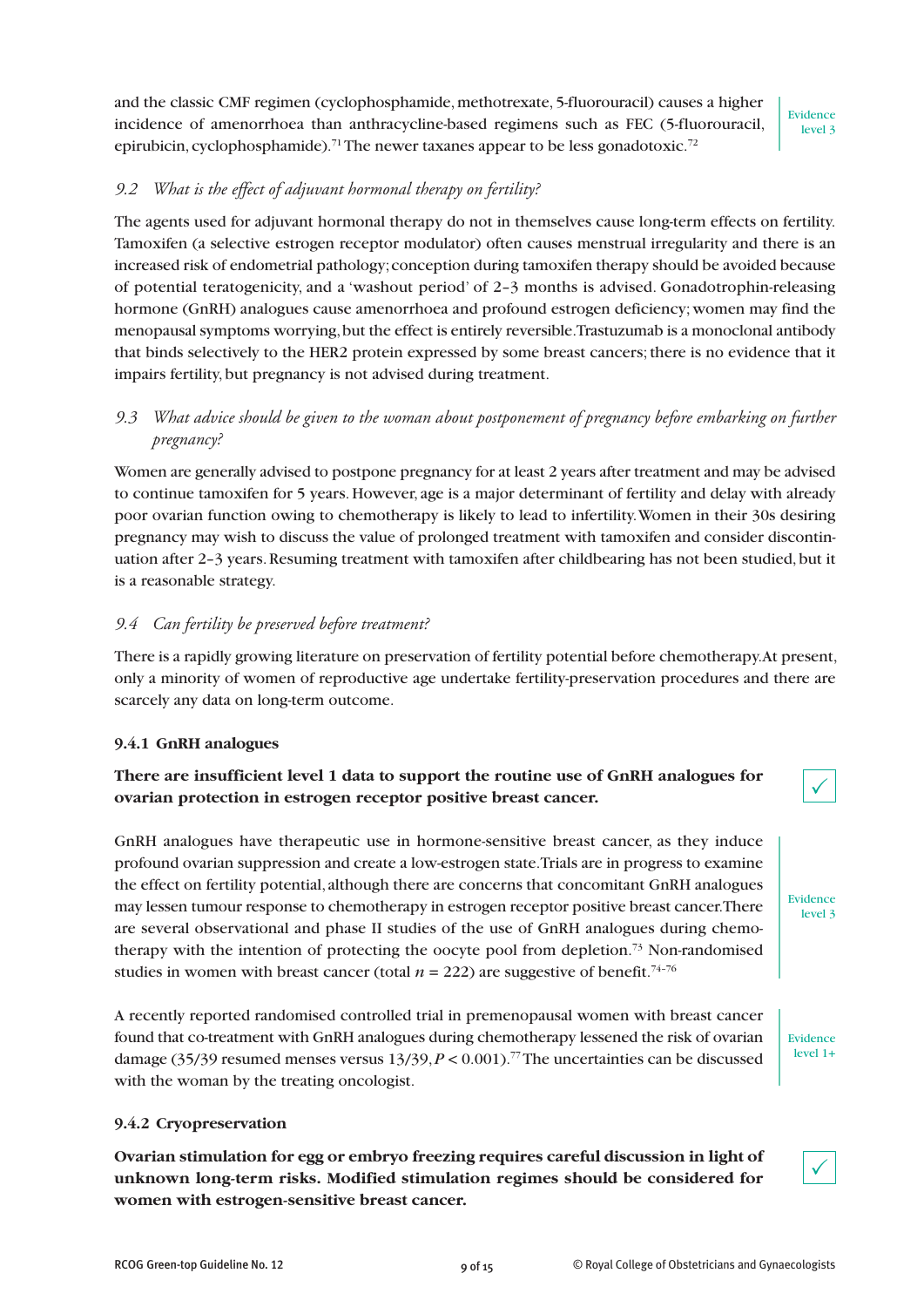Embryo cryopreservation is a well established technique with success rates of at least 20% per cycle, <sup>78</sup> although it is possible that success rates may be lower when oocytes are retrieved from women with cancer.The time required for ovarian stimulation and egg harvest may postpone chemotherapy, and there is a small risk of procedural complications such as ovarian hyperstimulation.There is concern that elevated estrogen levels may be deleterious in estrogen receptor positive breast cancer; to minimise this risk, stimulation regimens with tamoxifen or letrozole, usually combined with gonadotrophins, are proposed. 79,80

Oocyte storage may be offered to women without a partner.Freeze–thaw techniques are rapidly improving,but there have been only a few hundred births worldwide after use of this technique and there are no long-term safety data. Harvesting immature oocytes without requiring a hormone-stimulated cycle is an attractive proposition, but is not an established technique.<sup>81</sup>

#### **There are insufficient data to support ovarian tissue storage for fertility preservation in women with breast cancer; this should be offered only in the context of a research trial.**

Cryopreservation of ovarian cortex or the whole ovary has resulted in a small number of pregnancies after regrafting. <sup>82</sup> This remains an experimental technique and tissue storage regulations in the UK have restricted its use.The need for a surgical procedure is a disadvantage, but this technique does not delay chemotherapy.

### **Every breast oncology service should have a designated pathway for prompt referral to a fertility specialist able to offer assisted conception; service provision should not be dependent on local in vitro fertilistion funding arrangements.**

The organisational aspects of the expanding breast oncology service need to be addressed.Prompt referral is essential; preparations for egg retrieval can be instigated during breast cancer diagnostic procedures and surgery to minimise delays in starting systemic treatment.The National Institute for Health and Clinical Excellence<sup>83</sup> recommended universal access to sperm, egg and embryo storage for people undergoing gonadotoxic treatment. However, NHS funding is not available in all areas, and is dependent upon the primary care trust and the local infertility budget.The oncology referral pathway in the cancer network does not necessarily coincide with local in vitro fertilisation arrangements.The joint Royal Colleges working party recommended that adequate funding should be made available.<sup>68</sup>

#### *9.5 Assisted reproduction after treatment for breast cancer*

Fertility treatment after chemotherapy is limited by loss of ovarian reserve. 84,85 The stimulation aspect of in vitro fertilisation carries a theoretical risk as it is a hyperestrogenic state, although of shorter duration than pregnancy.Women who have chemotherapy-induced menopause can become pregnant with donated eggs; this requires short-term hormone replacement therapy, which again carries a theoretical risk. Replacement of cryopreserved embryos is also performed in a medicated hormone replacement therapy cycle.Women for whom pregnancy is contraindicated may wish to consider surrogacy.

Evidence level 3



Evidence level 3

|--|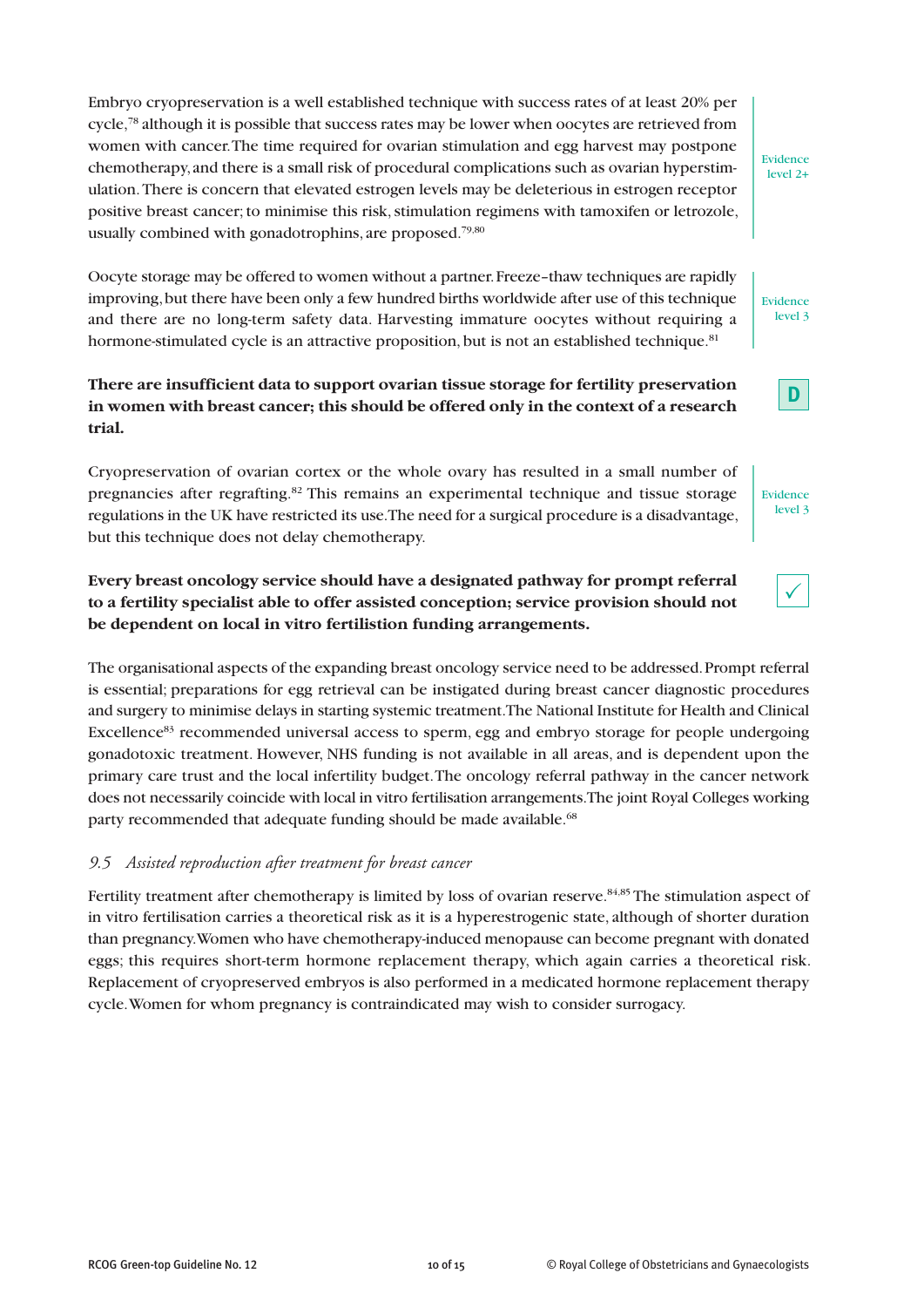#### **10. Suggested audit topics**

Relatively few women present with pregnancy during or after treatment for breast cancer.

Oncologists may wish to audit:

- what percentage of young women treated for breast cancer have been given information on contraception and future pregnancy
- **●** outcome of referrals to a fertility specialist.

Gynaecologists may wish to audit:

**●** outcome of referrals for fertility preservation.

#### **References**

- 1. Smith LH, Danielsen B,Allen ME,Cress R.Cancer associated with obstetric delivery: results of linkage with the California cancer registry.*Am J Obstet Gynecol* 2003;189:1128–35.
- 2. Andersson TM, Johansson AL, Hsieh CC, Cnattingius S, Lambe M.Increasing incidence of pregnancy-associated breast cancer in Sweden. *Obstet Gynecol* 2009; 114:568–72.
- 3. Early Breast CancerTrialists'Collaborative Group (EBCTCG). Effects of chemotherapy and hormonal therapy for early breast cancer on recurrence and 15-year survival: an overview of the randomised trials. *Lancet* 2005;365:1687–717.
- 4. Association of Breast Surgery at Baso 2009. Surgical guidelines for the management of breast cancer. *Eur J Surg Oncol* 2009;35 Suppl 1:s1.1–22.
- 5. Kroman N,Jensen MB,Wohlfarhrt J, Ejlertsen B; Danish Breast Cancer Cooperative Group. Pregnancy after treatment of breast cancer – a population-based study on behalf of Danish Breast Cancer Cooperative Group. *Acta Oncol* 2008;47:545–9.
- 6. Ives A, Saunders C,Bulsara M, Semmens J. Pregnancy after breast cancer:population based study.*BMJ* 2007;334:194.
- 7. Braun M, Hasson-Ohayon I, Perry S,Kaufman B,Uziely B. Motivation for giving birth after breast cancer. *Psychooncology* 2005;14:282–96.
- 8. Connell S, Patterson C, Newman B.A qualitative analysis of reproductive issues raised by young Australian women with breast cancer.*Health Care Women Int* 2006; 27:94–110.
- 9. Peate M, Meiser B, Hickey M, Friedlander M.The fertilityrelated concerns, needs and preferences of younger women with breast cancer: a systematic review.*Breast Cancer Res Treat* 2009;116:215–23.
- 10. Beadle BM,Woodward WA, Middleton LP,Tereffe W, Strom EA, Litton JK, et al.The impact of pregnancy on breast cancer outcomes in women ≤35 years.*Cancer* 2009;115:1174–84.
- 11. Rodriguez AO,Chew H,Cress R,Xing G, McElvy S, Danielsen B, et al. Evidence of poorer survival in pregnancy-associated breast cancer. *Obstet Gynecol* 2008;112:71–8.
- 12. Middleton LP,Amin M, Gwyn K,Theriault R, Sahin A.Breast carcinoma in pregnant women: assessment of clinicopathologic and immunohistochemical features. *Cancer* 2003;98:1055–60.
- 13. Webb JA,Thomsen HS, Morcos SK; Members of Contrast Media Safety Committee of European Society of Urogenital Radiology (ESUR).The use of iodinated and gadolinium contrast media during pregnancy and lactation. *Eur Radiol* 2005;15:1234–40.
- 14. Spanheimer PM, Graham MM, Sugg SL, Scott-Conner CE, Weigel RJ. Measurement of uterine radiation exposure from lymphoscintigraphy indicates safety of sentinel lymph node biopsy during pregnancy.*Ann Surg Oncol* 2009;16:1143–7.
- 15. Giacalone PL, Laffargue F,Bénos P.Chemotherapy for breast carcinoma during pregnancy: a French national survey.*Cancer* 1999;86:2266–72.
- 16. Ring AE, Smith IE,Jones A, Shannon C, Galani E, Ellis PA. Chemotherapy for breast cancer during pregnancy: an 18-year experience from five London teaching hospitals. *J Clin Oncol* 2005;23:4192–7.
- 17. Hahn KM, Johnson PH, Gordon N, Kuerer H, Middleton L, Ramirez M, et al.Treatment of pregnant breast cancer patients and outcomes of children exposed to chemotherapy in utero.*Cancer* 2006;107:1219–26.
- 18. Gwyn K.Children exposed to chemotherapy in utero. *J Natl Cancer Inst Monogr* 2005;(34):69–71.
- 19. Watson WJ. Herceptin (trastuzumab) therapy during pregnancy: association with reversible anhydramnios. *Obstet Gynecol* 2005;105:642–3.
- 20. Mir O,Berveiller P,Ropert S, Goffinet F, Pons G,Treluyer JM, et al. Emerging therapeutic options for breast cancer chemotherapy during pregnancy.*Ann Oncol* 2008;19:607–13.
- 21. Avilés A, Neri N. Haematological malignancies and pregnancy: a final report of 84 children who received chemotherapy in utero. *Clin Lymphoma* 2001;2:173–7.
- 22. Egan PC,Costanza ME, Dodion P, Egorin MJ,Bachur NR. Doxorubicin and cisplatin excretion into human milk. *Cancer Treat Rep* 1985;69:1387–9.
- 23. Leung AKC, Sauve RS.Breast is best for babies.*J Natl Med Assoc* 2005;97:1010–9.
- 24. Gaffield ME, Culwell KR. New recommendations on the safety of contraceptive methods for women with medical conditions:World Health Organization's *Medical eligibility criteria for contraceptive use, fourth edition*. IPPF Medical Bulletin 2010;44(1) [http://www.ippf.org/ NR/rdonlyres/D67E0B0E-39C9-4A0A-99E7- 44AD870C5058/0/MedBullEnglishMar2010.pdf].
- 25. Breast cancer and hormonal contraceptives: collaborative reanalysis of individual data on 53 297 women with breast cancer and 100 239 women without breast cancer from 54 epidemiological studies.Collaborative Group on Hormonal Factors in Breast Cancer. *Lancet* 1996;347:1713–27.
- 26. Hannaford PC, Selvaraj S, Elliott AM,Angus V,Iversen L, Lee AJ.Cancer risk among users of oral contraceptives: cohort data from the Royal College of General Practitioner's oral contraception study.*BMJ* 2007;335:651.
- 27. Chan SS, Tam WH, Yeo W, Yu MM, Ng DP, Wong AW, et al. A randomised controlled trial of prophylactic levonorgestrel intrauterine system in tamoxifen-treated women.*BJOG* 2007;114:1510–5.
- 28. Trinh XB,Tjalma WA, Makar AP,Buytaert G,Weyler J, van Dam PA.Use of the levonorgestrel-releasing intrauterine system in breast cancer patients. *Fertil Steril* 2008;90: 17–22.
- 29. Calhoun K, Hansen N.The effect of pregnancy on survival in women with a history of breast cancer.*Breast Dis* 2005;23:81–6.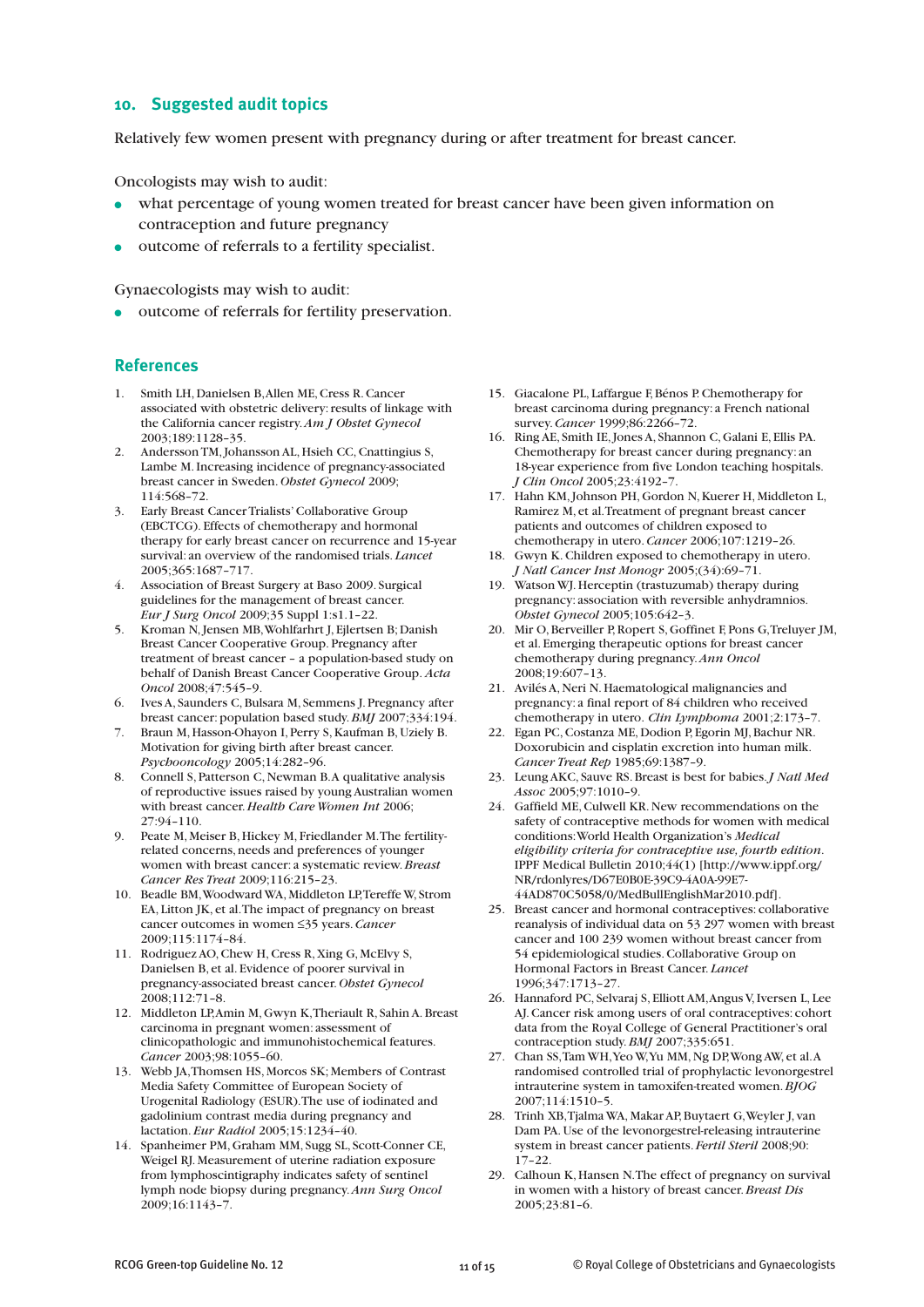30. Barthelmes L, Davidson LA, Gaffney C, Gateley CA. Pregnancy and breast cancer.*BMJ* 2005;330:1375–8.

- 31. Velentgas P, Daling JR, Malone KE,Weiss NS,Williams MA, Self SG, et al. Pregnancy after breast carcinoma: outcomes and influence on mortality.*Cancer* 1999;85:2424–32.
- 32. Gelber S,Coates AS, Goldhirsch A,Castiglione-Gertsch M, Marini G, Lindtner J; International Breast Cancer Study Group. Effect of pregnancy on overall survival after the diagnosis of early-stage breast cancer. *J Clin Oncol* 2001;19:1671–5.
- 33. von Schoultz E,Johansson H,Wilking N,Rutqvist LE. Influence of prior and subsequent pregnancy on breast cancer prognosis.*J Clin Oncol* 1995;13:430–4.
- 34. Blakely LJ,Buzdar AU, Lozada JA, Shullaih SA, Hoy E, Smith TL, et al. Effects of pregnancy after treatment for breast carcinoma on survival and risk of recurrence.Cancer 2004;100:465–9.
- 35. Mueller BA, Simon MS, Deapen D,Kamineni A, Malone KE, Daling JR.Childbearing and survival after breast carcinoma in young women.*Cancer* 2003;98:1131–40.
- 36. Sankila R, Heinävaara S, HakulinenT. Survival of breast cancer patients after subsequent term pregnancy:"healthy mother effect".*Am J Obstet Gynecol* 1994;170:818–23.
- 37. Petrek J, Seltzer V.Breast cancer in pregnant and postpartum women.*J Obstet Gynaecol Can* 2003;25: 944–50.
- 38. Andrieu N, Goldgar DE, Easton DF,Rookus M,Brohet R, Antoniou AC, et al; EMBRACE; GENEPSO; IBCCS Collaborators Group. Pregnancies, breast-feeding, and breast cancer risk in the International BRCA1/2 Carrier Cohort Study (IBCCS).*J Natl Cancer Inst* 2006;98:535–44.
- 39. Society of Obstetricians and Gynaecologists of Canada. Clinical practice Guideline No. 111:*Breast cancer, pregnancy, and breastfeeding*.Ottawa: SOGC; 2002 [http://www.sogc.org/guidelines/public/111E-CPG-February2002.pdf].
- 40. Isaacs JH.Cancer of the breast in pregnancy. *Surg Clin North Am* 1995;75:47–51.
- 41. Gwyn K,Theriault R.Breast cancer during pregnancy. *Oncology (Williston Park)* 2001;15:39–46; discussion 46, 49–51.
- 42. SaphnerT,Tormey DC, Gray R.Annual hazard rates of recurrence for breast cancer after primary therapy. *J Clin Oncol* 1996;14:2738–46.
- 43. Averette HE, Mirhashemi R, Moffat FL. Pregnancy after breast carcinoma:the ultimate medical challenge.*Cancer* 1999;85:2301–4.
- 44. Hickey M, Peate M, Saunders CM, Friedlander M.Breast cancer in young women and its impact on reproductive function.*Hum Reprod Update* 2009;15:323–39.
- 45. Del Mastro L,CatzedduT,Venturini M.Infertility and pregnancy after breast cancer: current knowledge and future perspectives.*Cancer Treat Rev* 2006;32:417–22.
- 46. Blakely LJ,Buzdar AU, Lozada JA, Shullaih SA, Hoy E, Smith TL, et al. Effects of pregnancy after treatment for breast carcinoma on survival and risk of recurrence.*Cancer* 2004;100:465–9.
- 47. Mulvihill JJ, McKeen EA,Rosner F,Zarrabi MH. Pregnancy outcome in cancer patients. Experience in a large cooperative group.*Cancer* 1987;60:1143–50.
- 48. Sutton R,Buzdar AU, Hortobagyi GN. Pregnancy and offspring after adjuvant chemotherapy in breast cancer patients.*Cancer* 1990;65:847–50.
- 49. Langagergaard V, Gislum M, Skriver MV,Nørgård B, LashTL, Rothman KJ, et al.Birth outcome in women with breast cancer.*Br J Cancer* 2006;94:142–6.
- 50. Dalberg K, Eriksson J, Holmberg L.Birth outcome in women with previously treated breast cancer – a population-based cohort study from Sweden.*PLoS Med* 2006;9:e336.
- 51. Hershman DL, ShaoT.Anthracycline cardiotoxicity after breast cancer treatment. *Oncology (Williston Park)* 2009;23:227–34.
- 52. Shan K, Lincoff AM,Young JB.Anthracycline-induced cardiotoxicity.*Ann Intern Med* 1996;125:47–58.
- 53. van Dalen EC, van der Pal HJ, van den Bos C,Kok WE, Caron HN, Kremer LC. Clinical heart failure during pregnancy and delivery in a cohort of female childhood cancer survivors treated with anthracyclines. *Eur J Cancer* 2006;42:2549–53.
- 54. Higgins S, Haffty BG. Pregnancy and lactation after breastconserving therapy for early stage breast cancer.*Cancer* 1994;73:2175–80.
- 55. Tralins AH. Lactation after conservative breast surgery combined with radiation therapy.*Am J Clin Oncol* 1995;18:40–3.
- 56. Moran MS,Colasanto JM, Haffty BG,Wilson LD, Lund MW, Higgins SA. Effects of breast-conserving therapy on lactation after pregnancy.*Cancer J* 2005;11:399–403.
- 57. Varsos G,Yahalom J. Lactation following conservation surgery and radiotherapy for breast cancer.*J Surg Oncol* 1991;46:141–4.
- 58. Azim HA Jr, Bellettini G, Gelber S, Peccatori FA. Breastfeeding after breast cancer: if you wish, madam.*Breast Cancer Res Treat* 2009;14:7–12.
- 59. Camune B, Gabzdyl E.Breast-feeding after breast cancer in childbearing women.*J Perinat Neonatal Nurs* 2007;21:225–33.
- 60. Partridge AH, Gelber S, Peppercorn J, Sampson E,Knudsen K, Laufer, M, et al.Web-based survey of fertility issues in young women with breast cancer.*J Clin Oncol* 2004;22:4174–83.
- 61. Braun M, Hasson-Ohayon I, Perry S, Kaufman B, Uziely B. Motivation for giving birth after breast cancer. *Psychooncology* 2005;14:282–96.
- 62. Connell S, Patterson C,Newman B.A qualitative analysis of reproductive issues raised by young Australian women with breast cancer.*Health Care Women Int* 2006; 27:94–110.
- 63. Peate M, Meiser B, Hickey M, Friedlander M.The fertilityrelated concerns, needs and preferences of younger women with breast cancer: a systematic review.*Breast Cancer Res Treat* 2009;116:215–23.
- 64. Thewes B, Meiser B,Rickard J, Friedlander M.The fertilityand menopause-related information needs of younger women with a diagnosis of breast cancer: a qualitative study.*Psychooncology* 2003;12:500–11.
- 65. Knobf MT.The menopausal symptom experience in young mid-life women with breast cancer.*Cancer Nurs* 2001;24:201–10.
- 66. Dunn J, Steginga SK.Young women's experience of breast cancer: defining young and identifying concerns. *Psychooncology* 2000;9:137–46.
- 67. Thewes BM. Fertility- and menopause-related information needs of younger women with a diagnosis of early breast cancer.*J Clin Oncol* 2005;23:5155–65.
- 68. Royal College of Physicians,The Royal College of Radiologists,Royal College of Obstetricians and Gynaecologists.The effects of cancer treatment on reproductive functions. Guidance on management. Report of a Working Party. London:RCP; 2007 [http://bookshop.rcplondon.ac.uk/contents/ pub238-5e88e6e4-d9d0-4e99-a2f9-b1bea2daf562.pdf].
- 69. Minton SE, Munster PN.Chemotherapy-induced amenorrhea and fertility in women undergoing adjuvant treatment for breast cancer.*Cancer Control* 2002;9: 466–72.
- 70. Bines J,Oleske DM,Cobleigh MA.Ovarian function in premenopausal women treated with adjuvant chemotherapy for breast cancer.*J Clin Oncol* 1996;14:1718–29.
- 71. Zekri JM, El-Helw LM, Purohit OP, Hatton MQ,Coleman RE. Epirubicin/vinorelbine adjuvant chemotherapy in young women with breast cancer is associated with preservation of menstrual function. *Clin Oncol (R Coll Radiol)* 2008;20:513–6.
- 72. Minisini AM, Menis J,Valent F,Andreetta C,Alessi B, Pascoletti G, et al. Determinants of recovery from amenorrhea in premenopausal breast cancer patients receiving adjuvant chemotherapy in the taxane era. *Anticancer Drugs* 2009;20:503–7.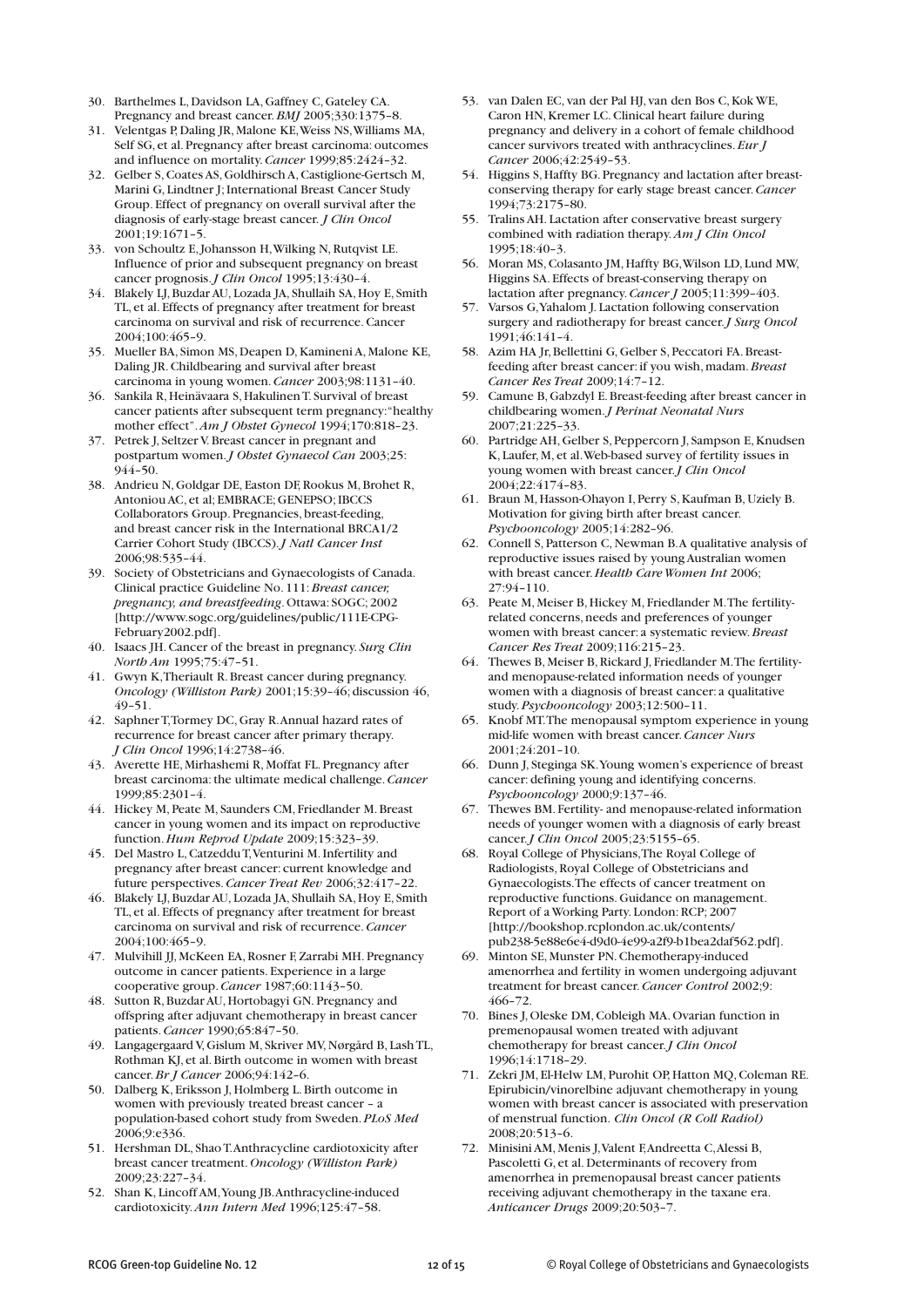- 73. Blumenfeld Z. How to preserve fertility in young women exposed to chemotherapy?The role of GnRH agonist cotreatment in addition to cryopreservation of embrya, oocytes, or ovaries. *Oncologist* 2007;12:1044–54.
- 74. MaltarisT,Weigel M, Mueller A, Schmidt M, Seufert R, Fischl F, et al. Cancer and fertility preservation: fertility preservation in breast cancer patients.*Breast Cancer Res* 2008;10:206.
- 75. Recchia F, Saggio G,Amiconi G, Di Blasio A,Cesta A, Candeloro G, et al. Gonadotropin-releasing hormone analogues added to adjuvant chemotherapy protect ovarian function and improve clinical outcomes in young women with early breast carcinoma.*Cancer* 2006;106:514–23.
- 76. Maisano R,Caristi N, Mare M,Bottari M,Adamo V, Mafodda A, et al. Protective effect of leuprolide on ovarian function in young women treated with adjuvant chemotherapy for early breast cancer: a multicenter phase II study. *J Chemother* 2008;20:740–3.
- 77. Badawy A, Elnashar A, El-Ashry M, Shahat M. Gonadotropinreleasing hormone agonists for prevention of chemotherapy-induced ovarian damage: prospective randomized study. *Fertil Steril* 2009;91:694–7.
- 78. Human Fertilisation & Embryology Authority.Code of Practice. London: HFEA; 2009 [http://www.hfea.gov.uk/ code.html].
- 79. Oktay K,Buyuk E, Libertella N,Akar M,Rosenwaks Z. Fertility preservation in breast cancer patients: a prospective controlled comparison of ovarian stimulation with tamoxifen and letrozole for embryo cryopreservation. *J Clin Oncol* 2005;23:4347–53.
- 80. Oktay K, Hourvitz A, Sahin G,Oktem O, Safro B,Cil A, et al. Letrozole reduces estrogen and gonadotropin exposure in women with breast cancer undergoing ovarian stimulation before chemotherapy.*J Clin Endocrinol Metab* 2006;91:3885–90.
- 81. Demirtas E, Elizur SE, Holzer H, GidoniY, Son WY,Chian RC, et al.Immature oocyte retrieval in the luteal phase to preserve fertility in cancer patients.*Reprod Biomed Online* 2008;17:520–3.
- 82. Donnez J, Martinez-Madrid B,Jadoul P,Van Langendonckt A, Demylle D, Dolmans MM.Ovarian tissue cryopreservation and transplantation: a review.*Hum Reprod Update* 2006;12:519–35.
- 83. National Institute for Health and Clinical Excellence. *Assessment and treatment for people with fertility problems*. London:NICE; 2004 [http://www. nice.org.uk/nicemedia/pdf/CG011publicinfoenglish.pdf].
- 84. Lutchman Singh K, Muttukrishna S, Stein RC, McGarrigle HH, Patel A, Parikh B, et al. Predictors of ovarian reserve in young women with breast cancer.*Br J Cancer* 2007;96:1808–16.
- 85. Anderson RA,Themmen AP,Al-Qahtani A, Groome NP, Cameron DA.The effects of chemotherapy and long-term gonadotrophin suppression on the ovarian reserve in premenopausal women with breast cancer.*Hum Reprod* 2006;21:2583–92.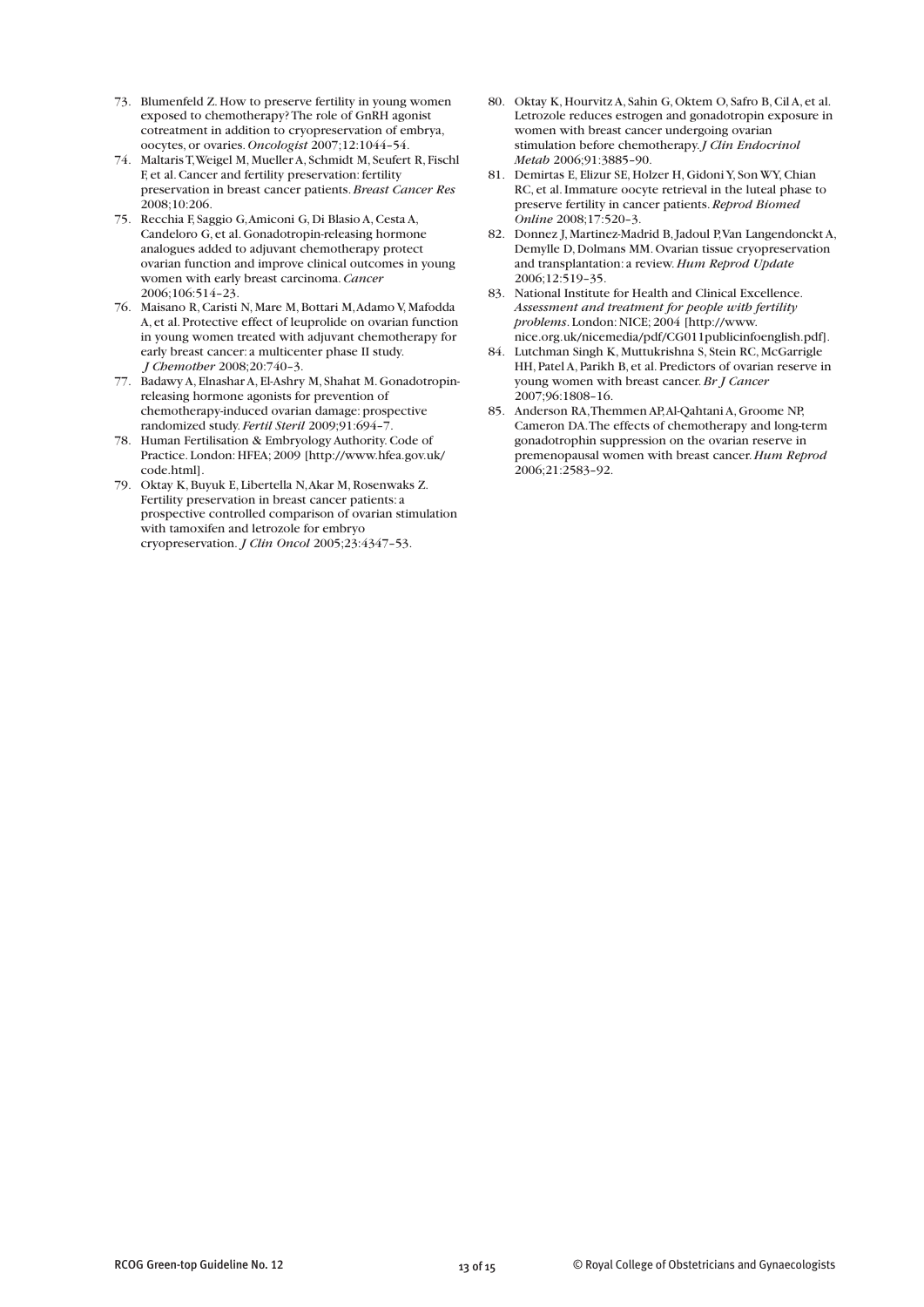#### **Appendix**

#### **Classification of evidence levels**

- 1++ High-quality meta-analyses, systematic reviews of randomised controlled trials or randomised controlled trials with a very low risk of bias
- 1+ Well-conducted meta-analyses, systematic reviews of randomised controlled trials or randomised controlled trials with a low risk of bias
- 1- Meta-analyses, systematic reviews of randomised controlled trials or randomised controlled trials with a high risk of bias
- 2++ High-quality systematic reviews of case– control or cohort studies or high-quality case–control or cohort studies with a very low risk of confounding,bias or chance and a high probability that the relationship is causal
- 2+ Well-conducted case–control or cohort studies with a low risk of confounding, bias or chance and a moderate probability that the relationship is causal
- 2- Case–control or cohort studies with a high risk of confounding,bias or chance and a significant risk that the relationship is not causal
- 3 Non-analytical studies, e.g. case reports, case series
- 4 Expert opinion

### **Grades of recommendations** At least one meta-analysis, systematic review or randomised controlled trial rated as 1++ and directly applicable to the target population;or A systematic review of randomised controlled trials or a body of evidence consisting principally of studies rated as 1+ directly applicable to the target population and demonstrating overall consistency of results A body of evidence including studies rated as 2++ directly applicable to the target population, and demonstrating overall consistency of results;or Extrapolated evidence from studies rated as  $1++$  or  $1+$ A body of evidence including studies rated as 2+ directly applicable to the target population and demonstrating overall consistency of results;or Extrapolated evidence from studies rated as  $2++$ Evidence level 3 or 4;or Extrapolated evidence from studies rated as 2+ **Good practice point** Recommended best practice based on the clinical experience of the guideline  $\checkmark$ **C D B A**

development group